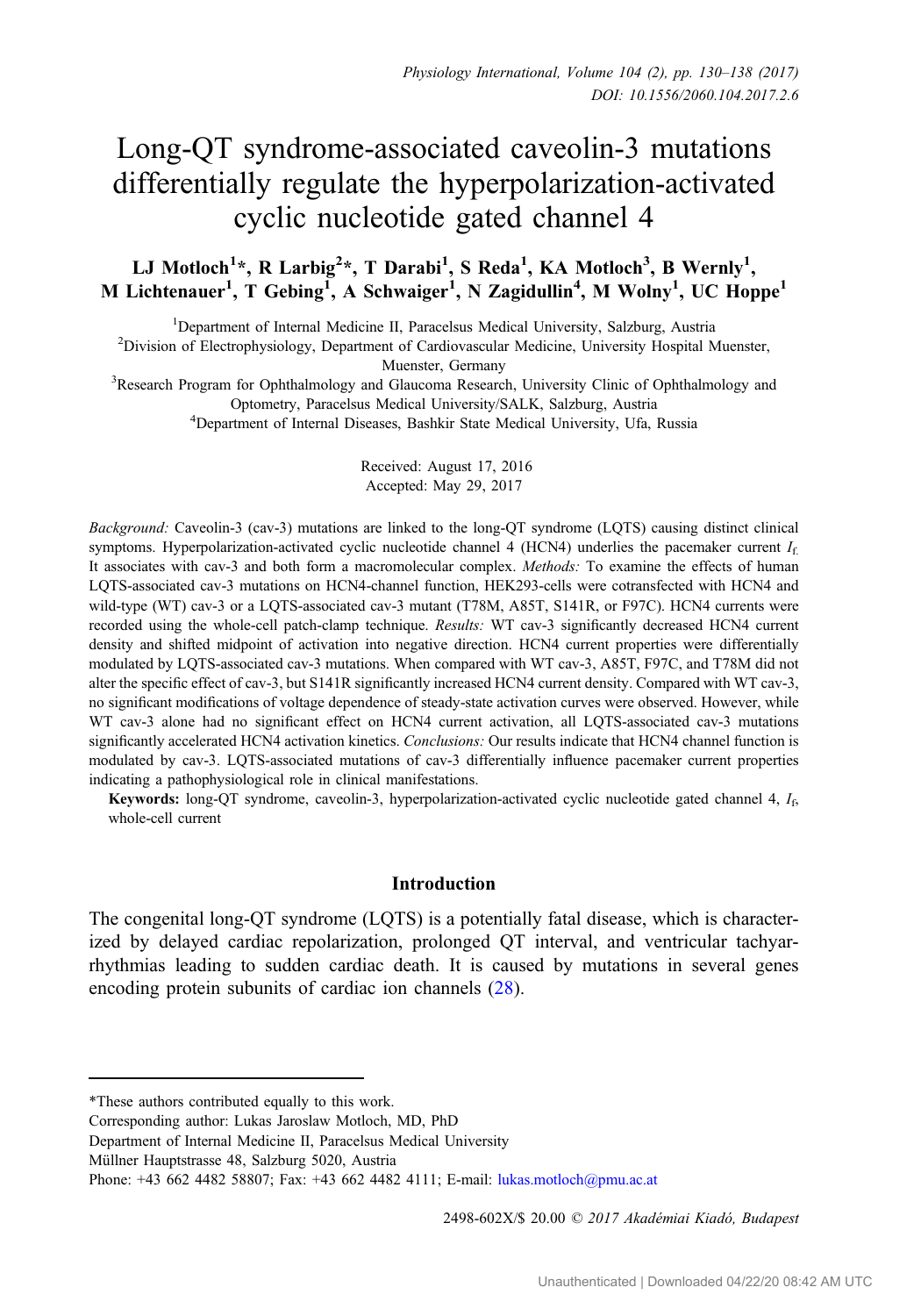Hyperpolarization-activated cyclic nucleotide channels (HCN) underlie the cardiac pacemaker current  $I_f$  and play a central role in cardiac pacemaker activity [\(8](#page-7-0)). The HCN family consists of four mammalian isoforms (HCN1–4)  $(7, 8, 18)$  $(7, 8, 18)$  $(7, 8, 18)$  $(7, 8, 18)$  $(7, 8, 18)$  $(7, 8, 18)$  $(7, 8, 18)$ . Among them, HCN4 is known to be the dominant isoform of the sinus node region, which is responsible for spontaneous cardiac pacemaker activity [\(26](#page-8-0)).

Lipid rafts are microdomains of the plasma membranes, which consist of cholesterol and sphingolipids ([12\)](#page-7-0). They are responsible for the coordination of multiple cellular processes including second-messenger signaling and modulation of biophysical properties of ion channels. Caveolae are the lipid rafts composed of caveolin. By recruiting lipids and proteins that participate in intracellular trafficking, signal transduction as well as endo- and exocytosis, these scaffolding proteins are essential for the formation of caveolae complexes [\(2](#page-7-0)).

Cardiac sinus node cells contain a high density of caveolae ([20\)](#page-7-0). Furthermore, caveolae are known to modulate sympathetic response to the heart by colocalization of cellular key signaling molecules, such as G proteins, adenyl cyclase, and protein kinase A [\(25](#page-8-0)). A total of 3 members of the caveolin family are known to be essential for caveolae formation: caveolins 1, 2, and 3 (cav-1–3) [\(13](#page-7-0)). In cardiac tissue, caveolae formation depends on cav-3 [\(9\)](#page-7-0), which colocalizes with different cardiac ion channels ([3,](#page-7-0) [19,](#page-7-0) [30](#page-8-0)). HCN4 is localized in calveolae and was shown to interact with cav-3 proteins ([4,](#page-7-0) [5\)](#page-7-0). Furthermore, calveolae disruption was proven to alter the gating function of HCN4 channels by shifting the voltage dependence of activation into positive direction [\(4](#page-7-0)).

Several mutations in cav-3 have been identified to associate with the congenital LQTS, namely, T78M, A85T, F97C, and S141R. In heterologous expression, these cav-3 mutations increased the late sodium current. Each mutation leads to specific clinical symptoms, such as sinus bradycardia and non-exertional syncope (T78M), cardiac arrest in sleep (A85T), shortness of breath and chest pain (F97C), or non-exertional syncope (S141R) ([29\)](#page-8-0).

In this study, we investigated the effects of human wild-type (WT) cav-3 and LQTSassociated cav-3 mutations on HCN4 ion channel function. We hypothesized cav-3 to influence HCN4 current characteristics. Furthermore, if cav-3 mutations distinctively impair electrophysiological HCN4 current properties, mutation-specific clinical manifestations might be explained. Therefore, to investigate the effects of cav-3 or LQTS-associated cav-3 mutations on HCN4 whole-cell current properties, we used heterologous expression of cav-3 or LQTS-associated cav-3 mutations cotransfected with HCN4 in the HEK293 cell system that naturally lacks cav-3 ([25\)](#page-8-0).

#### Materials and Methods

#### Plasmid construction

The expression plasmid pAdCGI-HCN4 (encoding the full-length sequences of HCN4 genes, respectively) as well as pAdCGI have previously been described [\(7](#page-7-0), [8](#page-7-0), [15](#page-7-0)). The coding sequence of red fluorescent protein (RFP; pDsRed, Clontech, Saint-Germain-en-Laye, France) was cloned into pAdCGI in place of the enhanced green fluorescent protein (EGFP) sequence to generate pAdCRI. The full-length coding sequence of human cav-3 was amplified by polymerase chain reaction from human cardiac m-RNA, control sequenced, and cloned into the multiple cloning site of pAdCRI to generate pAdCRI-CAV-3. Cav-3 mutations (T78M, A85T, F97C, and S141R) were generated ([11](#page-7-0)) using a QuickChange II XL Site-Directed Mutagenesis Kit (Stragene, The Netherlands) as directed by the manufacturer [\(11\)](#page-7-0).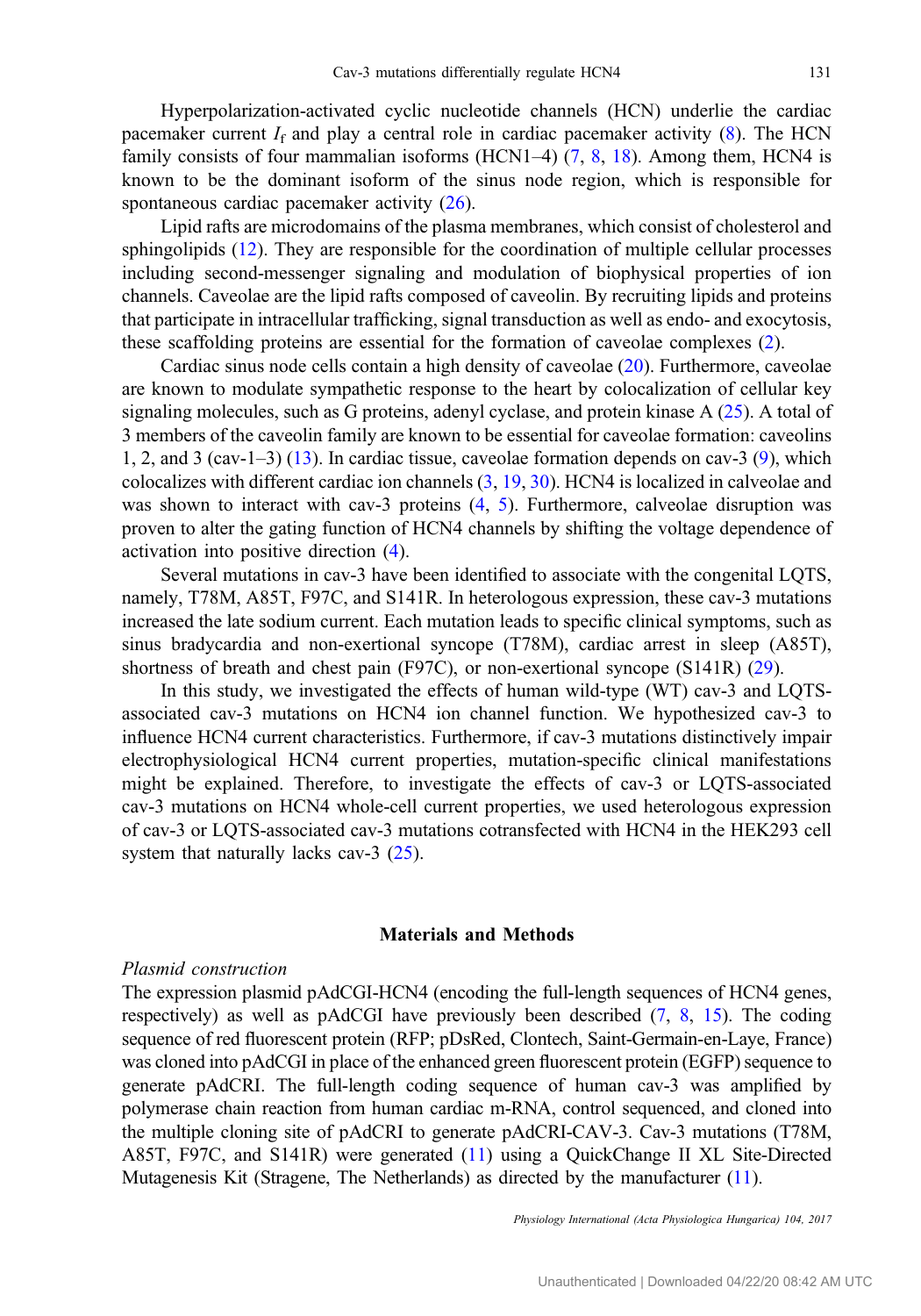# Transient transfections

Twenty-four hours before transfection, HEK293 cells (American Type Culture Collection, Manassas, VA, USA) were seeded at a density of  $2.0 \times 10^5$  cells/35-mm dish. The cells were cotransfected with 0.25 μg/well plasmid DNA of HCN4 channels and 0.5 μg/well plasmid DNA of cav-3, LQTS-associated cav-3 mutation, or an empty plasmid, as indicated, using Lipofectamine Plus (Life Technologies, Gaithersburg, MD, USA), as directed by the manufacturer. After 4 h, the transfection medium was replaced by normal growth medium. The electrophysiological experiments were performed 48 h after the transfection.

# Patch-clamp recordings in whole-cell configuration

The experiments were carried out using standard microelectrode whole-cell patch-clamp technique at room temperature  $(21-23 \degree C)$ . The voltage error was compensated and currents were recorded and digitized with an Axopatch 200B amplifier and Digidata 1322 interface (Molecular Devices, Sunnyvale, CA, USA) while being sampled at 10 kHz and filtered at 2 kHz [\(7](#page-7-0), [8](#page-7-0), [14](#page-7-0)). The recording bath solution contained (in mmol/l) 135 NaCl, 5 KCl,  $2 \text{ CaCl}_2$ , 1 MgCl<sub>2</sub>, 10 Glucose, and 10 HEPES; pH was adjusted to 7.4 with NaOH. The pipette solution contained (in mmol/l) 130 K-glutamate, 5 KCl, 5 NaCl, 1 MgCl<sub>2</sub>, 10 HEPES, and 5 Mg-ATP; pH was adjusted to 7.3 with KOH. Borosilicate microelectrodes had tip resistances of 2–4 MΩ when filled with pipette solution.

Only traces with a good signal quality were analyzed in this study. HCN4 current size was measured as the difference between the instantaneous current at the beginning of hyperpolarizing step ranging from −70 to −160 mV (or maximal −170 mV) in 10-mV decrements for 4.45–5 s, and the steady-state current at the end of hyperpolarization, as previously described  $(7, 8, 14)$  $(7, 8, 14)$  $(7, 8, 14)$  $(7, 8, 14)$  $(7, 8, 14)$  $(7, 8, 14)$ . Fast-current inactivation was achieved by a depolarization pulse to 20 mV. Since most cells died when measurements at −170 mV were obtained, only traces recorded at hyperpolarizing steps ranging from −70 to −160 mV were analyzed for this study. The current density was calculated by the ratio of the measured current size relative to the cell capacitance (pA/pF; mean cell capacitance:  $46.37 \pm 3.55$  pF). For the calculation of voltage dependence of steady-state activation curves, the specific current conductances  $(g)$  were normalized to the maximal current conductance ( $g_{\text{max}}$ ) to determine  $g/g_{\text{max}}$ . Boltzmann distributions were fitted to these normalized values as follows:  $g/g_{\text{max}} = 1/\{1 + \exp[(V_{1/2} - V_{\text{m}})/S]\}$ , where  $V_{1/2}$  is the voltage at half-maximal activation,  $V<sub>m</sub>$  is the membrane voltage, and S is a slope factor at  $V_{\text{m}} = V_{1/2}$ . To describe time constants for  $I_{\text{f}}$  activation (τ values), current traces were fitted offline to determine  $\tau$  values for test potentials of  $-110$  to  $-160$  mV using Prism 5 (Graphpad, San Diego, CA, USA) as previously described [\(7](#page-7-0), [10\)](#page-7-0). A xenon arc lamp was used to view EGFP at 488-nm excitation/530-nm emission and RFP at 557-nm excitation/579-nm emission. We observed no run-down phenomena during our recordings.

### Statistical analysis

Pooled data are presented as mean  $\pm$  standard error of the mean. Comparisons between groups were performed with one-way ANOVA followed by post-hoc Tukey's test. Probability values of  $p < 0.05$  were regarded significant.

#### Results

To evaluate the effect of cav-3 on HCN4 whole-cell currents, HEK293 cells were transiently transfected with HCN4 in the presence of an empty control plasmid (CP) (to exclude non-specific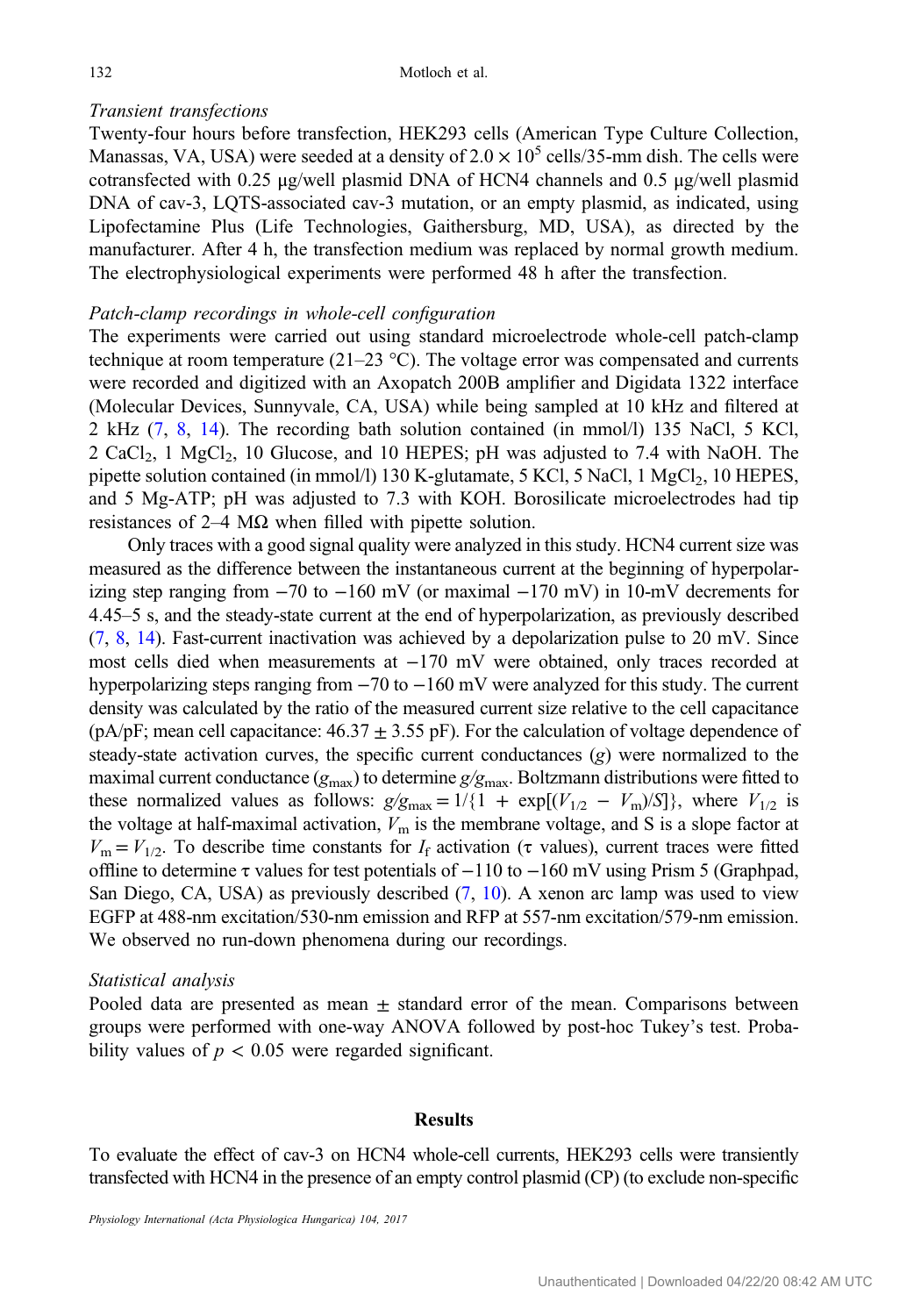<span id="page-3-0"></span>effects), WT cav-3, or one of the LQTS-associated cav-3 mutations (T78M, A85T, F97C, or S141R). The combination of cytosolic green and red fluorescences verified effective cotransfection with both the plasmid-encoding HCN4 and the cav-3 construct, respectively.

Investigation of the LQTS-associated cav-3 mutations revealed differential modulations of HCN4 currents, which are summarized in Table I.

# Effects of cav-3 on HCN4 whole-cell current

Cav-3 significantly decreased whole-cell current densities (Table I, Figs 1A, B and [2A\)](#page-4-0) and significantly shifted the activation curve of  $I_{HCN4}$  to more negative values compared with

Table I. Whole-cell current parameters of HCN4 + CP, HCN4 + WT cav-3, HCN4 + cav-3 T78M, HCN4 + cav-3 A85T, HCN4 + cav-3 F97C, and HCN4 + cav-3 S141R

| $HCN4+$       | $MCD$ ( $pA/pF$ )   | $\tau$ (ms)       | $V_{\gamma_{\rm max}}$ (mV) | n  |
|---------------|---------------------|-------------------|-----------------------------|----|
| WT cav-3      | $-6.30 + 1.50$      | $2.948 + 354$     | $-139.1 + 4.0$              | 11 |
| CP            | $-22.02 + 2.66*$    | $2,334 \pm 382$   | $-118.8 \pm 5.0^*$          | 13 |
| cav-3 $T78M$  | $-5.89 + 0.98$      | $1,073 \pm 271*$  | $-129.0 + 1.9$              | 13 |
| cav-3 $A85T$  | $-13.70 + 2.43$     | $1,056 \pm 255^*$ | $-130.1 \pm 3.0$            | 9  |
| cav-3 $F97C$  | $-13.23 + 2.50$     | $1,077 \pm 434*$  | $-138.3 \pm 2.8$            |    |
| cav-3 $S141R$ | $-34.49 \pm 6.35^*$ | $1,150 \pm 60^*$  | $-129.5 \pm 2.9$            |    |

MCD: mean current density at  $-130$  mV;  $\tau$ : time constant of activation at  $-130$  mV;  $V_{\text{Ymax}}$ : voltage of half maximal activation.

 $*_{p}$  < 0.05 vs. HCN4 + WT cav-3



Fig. 1. Representative HCN4 whole-cell current recordings. HCN4 whole-cell current in the presence of (A) a CP, (B) WT cav-3, (C) cav-3 T78M, (D) cav-3 A85T, (E) cav-3 F97C, or (F) cav-3 S141R. From a holding potential of −40 mV, a hyperpolarization protocol by steps ranging from −70 to −160 mV in 10-mV decrements followed by a depolarization step to 20 mV is presented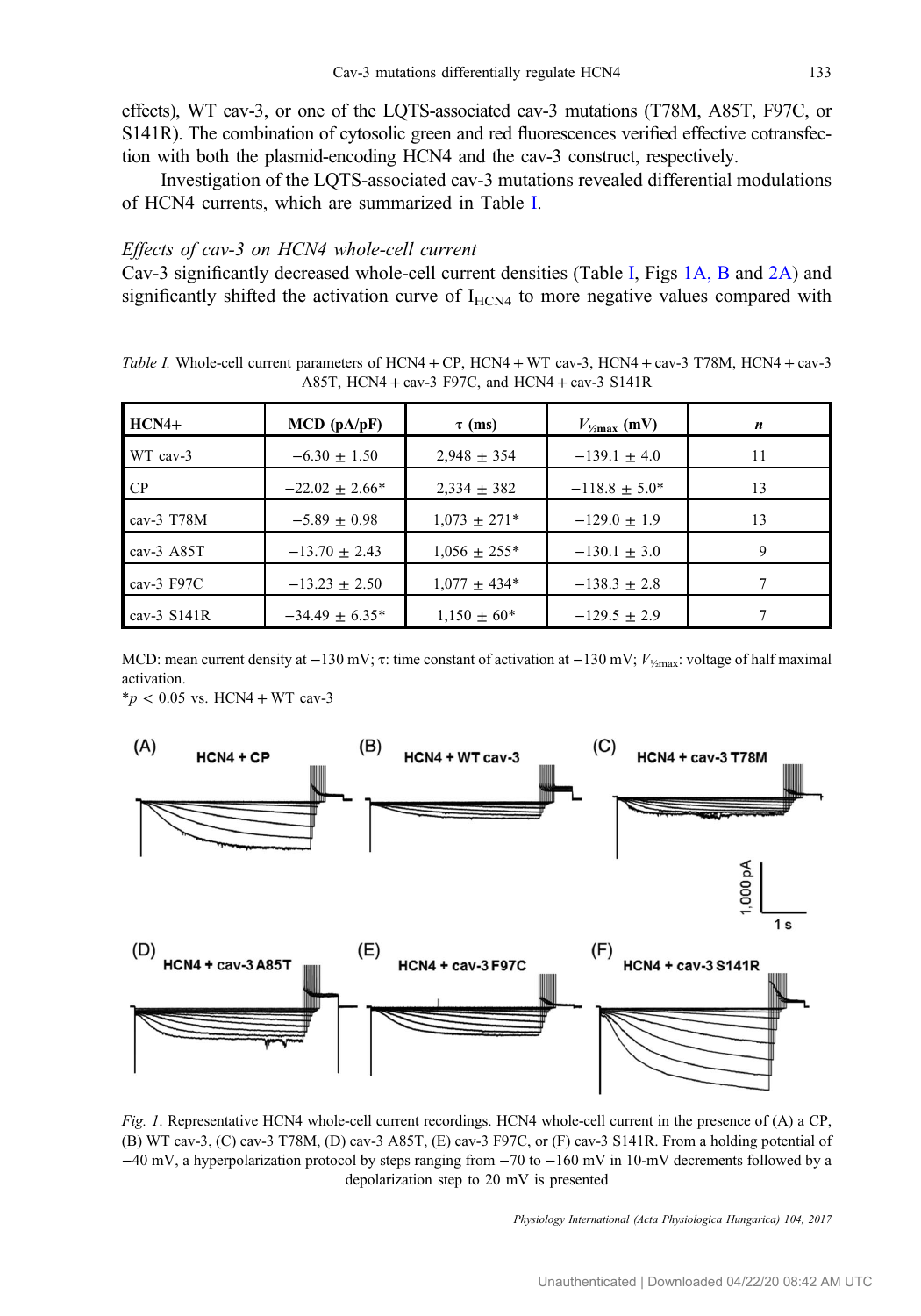<span id="page-4-0"></span>

Fig. 2. Effects of WT cav-3 on HCN4 whole-cell current properties. (A) Mean HCN4 current density measured as the difference between the instantaneous current and steady-state current at the end of the hyperpolarization in the presence of WT cav-3 (black) or a CP (gray). (B) Voltage dependence of steady-state activation curves of HCN4 currents. The voltage dependence of HCN4 calculated by Boltzmann fits of normalized conductances ( $g/g<sub>max</sub>$ ) was recorded in the presence of WT cav-3 (black) or a CP (gray). (C) Time constant (τ) values of current activation plotted as a function of test potentials in the presence of WT cav-3 (black) or a CP (gray)

transfection with CP (Table [I](#page-3-0), Fig. 2B). WT cav-3 had no significant impact on τ values of  $I_{HCN4}$  (Table [I,](#page-3-0) Fig. 2C).

#### Effects of cav-3 LQTS-associated mutations on HCN4 whole-cell current

Compared with WT cav-3, the expression of cav-3 T78M, A85T, F97C, and S141R mutations had no significant impact on voltage dependence of steady-state activation curves of [I](#page-3-0)<sub>HCN4</sub> (Table I, Fig. [3B\)](#page-5-0). Furthermore, T78M, A85T, and F97C did not significantly affect the whole-cell current densities (Table [I,](#page-3-0) Figs [1C](#page-3-0)–E and [3A](#page-5-0)). However, when matched to WT cav-3,  $I_{HCN4}$  modulated by S141R presented significantly increased whole-cell current densities (Table [I](#page-3-0), Figs [1F](#page-3-0) and [3A\)](#page-5-0). Of note, all four cav-3 LQTS-associated mutations (T78M, A85T, F97C, and S141R) significantly decreased  $\tau$  values of I<sub>HCN4</sub> indicating a faster activation kinetic of  $I_{HCN4}$  $I_{HCN4}$  (Table I, Fig. [3C](#page-5-0)).

#### **Discussion**

Our results confirmed an interaction of HCN4 and cav-3. Importantly, compared with WT cav-3, LQTS-associated cav-3 mutations were shown to differentially influence pacemaker current properties (Table [I\)](#page-3-0).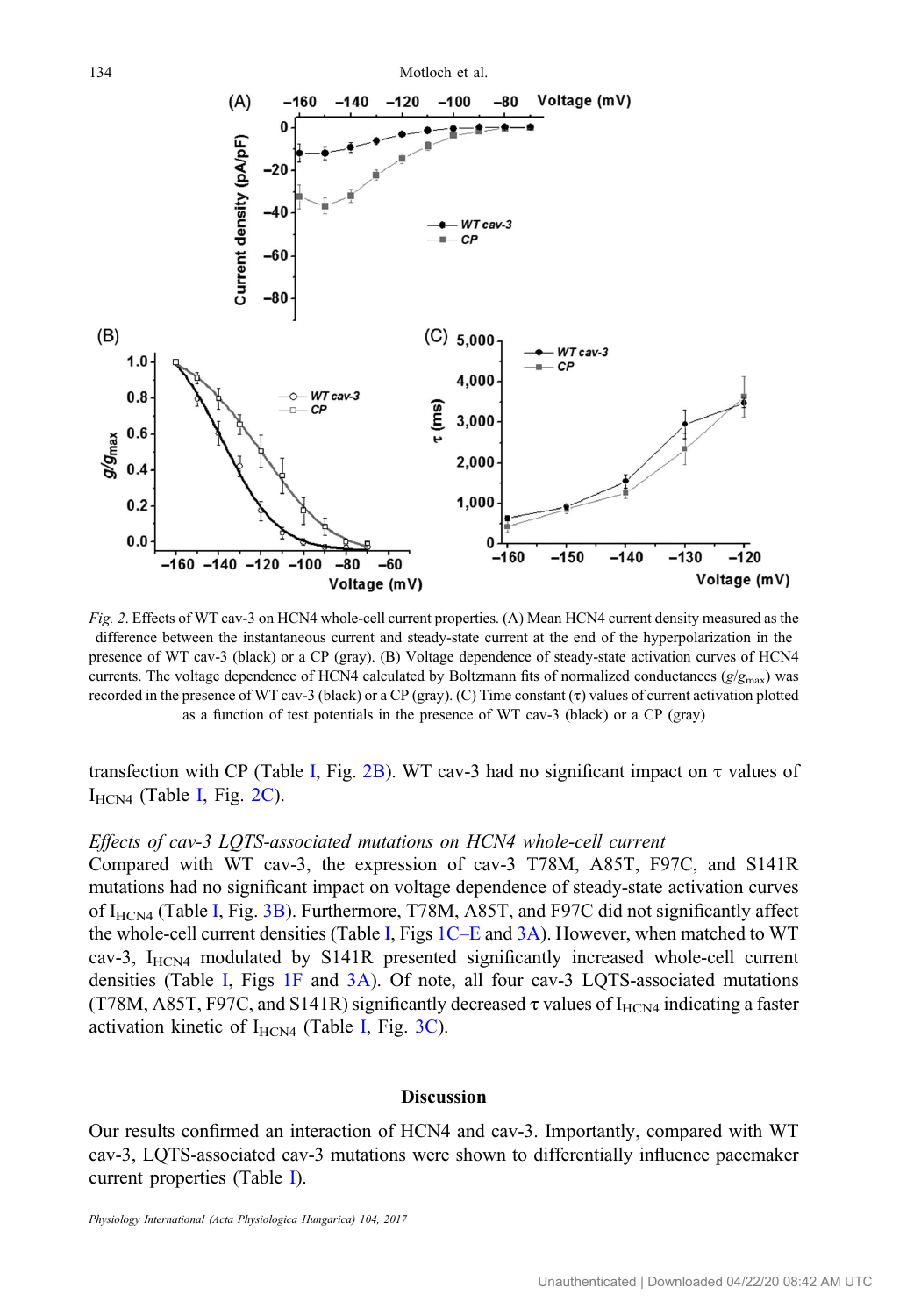<span id="page-5-0"></span>

Fig. 3. Effects of WT cav-3 and LQTS-associated cav-3 mutations on HCN4 whole-cell current properties. (A) Mean HCN4 current density measured as the difference between the instantaneous current and steady-state current at the end of the hyperpolarization in the presence of WT cav-3, cav-3 T78M, cav-3 A85T, cav-3 F97C, or cav-3 S141R. (B) Voltage dependence of steady-state activation curves of HCN4 currents. The voltage dependence of HCN4 calculated by Boltzmann fits of normalized conductances  $(g/g_{\text{max}})$  was recorded in the

presence of WT cav-3, cav-3 T78M, cav-3 A85T, cav-3 F97C, or cav-3 S141R. (C) Time constant (τ) values of current activation plotted as a function of test potentials in the presence of WT cav-3, cav-3 T78M, cav-3 A85T, cav-3 F97C, or cav-3 S141R

In this study, the expression of HCN4 and cav-3 in the HEK293 cell system, which naturally lacks cav-3 ([25\)](#page-8-0), demonstrated a direct modulation of  $I_{HCN4}$  by cav-3. This resulted in a significant negative shift in the  $I_{HCM4}$  activation curve and a significant decrease in  $I_{HCM4}$ whole-cell current density. Our observations are supported by previous findings. Importantly, consistent with our data, disruption of caveolae in rabbit sinoatrial myocytes as well as human embryonic stem cells resulted in a positive shift in the activation curve of  $I_f$  [\(4](#page-7-0), [6](#page-7-0)). Furthermore, cav-3 depletion was followed by an acceleration of spontaneous activity in cardiomyocytes including the sinoatrial node cells ([4](#page-7-0), [9\)](#page-7-0). Therefore, one might speculate that cav-3 negatively regulates  $I_{HCN4}$  and probably  $I_f$  activity also.

HCN channels are responsible for the formation of the pacemaker current  $I_f$  ([8](#page-7-0), [18](#page-7-0)). However, the expression of HCN isoforms in different systems gives rise to an inward current with similar but not identical characteristics compared with the native pacemaker current ([7,](#page-7-0) [8](#page-7-0)). One of the reasons might be a modulation by β subunits *in vivo*. Indeed, previous studies demonstrated the modulation of HCN channels by several β subunits, which, interestingly similar to cav-3, are known to be associated with LQTS  $(1, 7, 16, 21)$  $(1, 7, 16, 21)$  $(1, 7, 16, 21)$  $(1, 7, 16, 21)$  $(1, 7, 16, 21)$  $(1, 7, 16, 21)$  $(1, 7, 16, 21)$  $(1, 7, 16, 21)$ .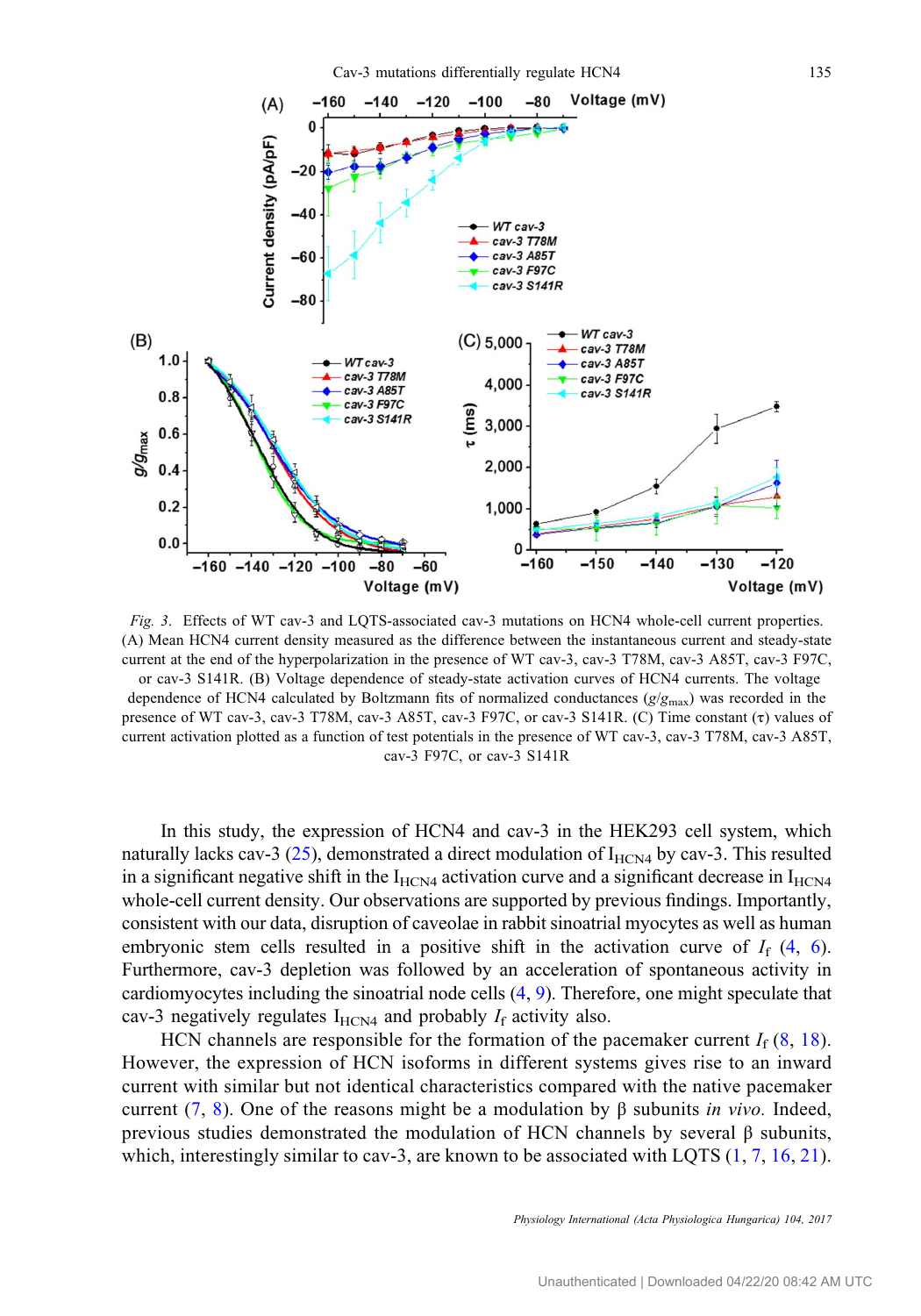Therefore, our data might suggest that, among others, cav-3 interacts with HCN4 to modulate the channel's activity and thus support the rise of the native pacemaker current in vivo. Of note, HCN4 channels are the dominant isoform of the sinus node region  $(26)$  $(26)$  $(26)$ , which is primarily responsible for the spontaneous cardiac pacemaker activity. Indeed, cav-3 and HCN4 were shown to associate in the pacemaker and the conduction system of different species including human ([4](#page-7-0), [6,](#page-7-0) [22](#page-7-0)). Therefore, one might speculate that under physiological conditions, cav-3 suppresses  $I_{HCN4}$  activity leading to slower heart rates. These speculations are further supported by studies of spontaneous activity in cav-3-depleted cardiomyocytes including the sinoatrial node cells, as previously mentioned ([4](#page-7-0), [9\)](#page-7-0).

Furthermore, to explore potential generation of symptoms in patients with cav-3-associated LQTS mutations, in this trial, their impact on  $I_{HCN4}$  function was investigated. Cav-3 mutations, such as T78M, A85T, F97C, and S141R, differentially affected gating parameters of  $I_{HCN4}$ . However, compared with WT cav-3, A85T, F97C, and T78M did not alter current densities, but S141R significantly increased the current density of  $I_{HCN4}$ . Importantly, all cav-3 mutations significantly accelerated activation kinetics of HCN4. Therefore, our results might indicate that these mutations undermine WT cav-3-mediated effects by probably increasing  $I_{HCN4}$  activity using a mutationspecific mechanism.

These observations could not explain sinus bradycardia as observed in carriers of T78M cav-3 mutation [\(29\)](#page-8-0). However, one might speculate that by establishing a more active  $I_{HCN4}$ , LQTS-associated cav-3 mutations increase  $I_f$  function and therefore accelerate the rate of spontaneous diastolic depolarization in the sinus node region. This might induce an increase in heart rate leading to sinus tachycardia. Sinus tachycardia is known to provoke symptoms like angina and shortness of breath, which indeed are associated with mutations of cav-3 in F97C [\(29\)](#page-8-0). Furthermore, in LQTS accelerations of heart rate are described to provoke ventricular arrhythmias [\(24](#page-8-0)). Therefore, these events might contribute to the generation of ventricular tachycardia in LQTS patients leading to non-exertional syncope and cardiac arrest in sleep as well as angina, and shortness of breath [\(27](#page-8-0)), which are observed in patients with S141R, T78M, A85T, and F97C cav-3 mutations, respectively [\(29\)](#page-8-0). In addition, one might speculate a further mechanism of how an increase in HCN4 current activity could contribute to the generation of spontaneous ventricular tachycardias in LQTS patients. Besides atrial, also ventricular myocytes express a small amount of HCN channels amog them HCN4 ([26](#page-8-0)). Of note, increased  $I_{HCN4}$  activity in the ventricle was shown to provoke ventricular automaticity resulting in ventricular arrhythmias like ventricular tachycardia [\(17](#page-7-0), [23](#page-8-0)). However, these suggestions were not the matter of investigation in this study and required to be addressed in further trials.

In summary, we provide an evidence for a direct interaction of WT cav-3 and HCN4 indicating that WT cav-3 negatively modulates  $I_{HCN4}$ . This observation might be important for the formation of physiological pacemaker currents in vivo. Furthermore, we demonstrated LQTS-associated cav-3 mutations to differentially modulate HCN4 channel function indicating a pathophysiological role in clinical manifestations.

#### Acknowledgement

None.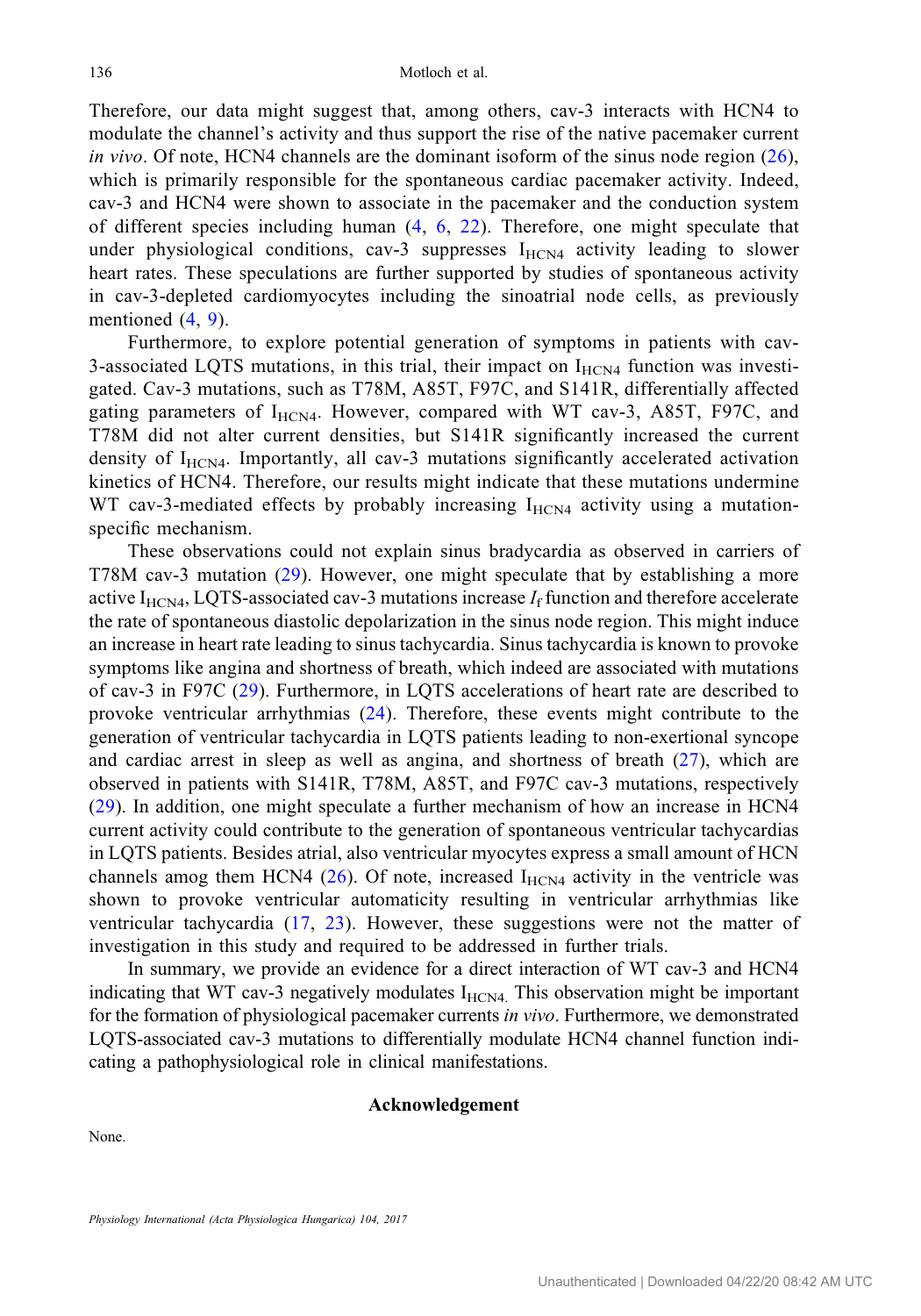#### **REFERENCES**

- <span id="page-7-0"></span>1. Abbott GW, Sesti F, Splawski I, Buck ME, Lehmann MH, Timothy KW, Keating MT, Goldstein SA: MiRP1 forms IKr potassium channels with HERG and is associated with cardiac arrhythmia. Cell 97, 175–187 (1999)
- 2. Anderson RG: The caveolae membrane system. Annu. Rev. Biochem. 67, 199–225 (1998)
- 3. Balijepalli RC, Foell JD, Hall DD, Hell JW, Kamp TJ: Localization of cardiac L-type  $Ca<sup>2+</sup>$  channels to a caveolar macromolecular signaling complex is required for β2-adrenergic regulation. Proc. Natl. Acad. Sci. U S A 103, 7500–7505 (2006)
- 4. Barbuti A, Gravante B, Riolfo M, Milanesi R, Terragni B, DiFrancesco D: Localization of pacemaker channels in lipid rafts regulates channel kinetics. Circ. Res. 94, 1325–1331 (2004)
- 5. Barbuti A, Terragni B, Brioschi C, DiFrancesco D: Localization of f-channels to caveolae mediates specific β2-adrenergic receptor modulation of rate in sinoatrial myocytes. J. Mol. Cell. Cardiol. 42, 71–78 (2007)
- 6. Bosman A, Sartiani L, Spinelli V, Del Lungo M, Stillitano F, Nosi D, Mugelli A, Cerbai E, Jaconi M: Molecular and functional evidence of HCN4 and caveolin-3 interaction during cardiomyocyte differentiation from human embryonic stem cells. Stem Cells Dev. 22, 1717–1727 (2013)
- 7. Brandt MC, Endres-Becker J, Zagidullin N, Motloch LJ, Er F, Rottlaender D, Michels G, Herzig S, Hoppe UC: Effects of KCNE2 on HCN isoforms: distinct modulation of membrane expression and single channel properties. Am. J. Physiol. Heart Circ. Physiol. 297, H355–H363 (2009)
- 8. Er F, Larbig R, Ludwig A, Biel M, Hofmann F, Beuckelmann DJ, Hoppe UC: Dominant-negative suppression of HCN channels markedly reduces the native pacemaker current  $I_f$  and undermines spontaneous beating of neonatal cardiomyocytes. Circulation 107, 485–489 (2003)
- 9. Galbiati F, Engelman JA, Volonte D, Zhang XL, Minetti C, Li M, Hou H Jr, Kneitz B, Edelmann W, Lisanti MP: Caveolin-3 null mice show a loss of caveolae, changes in the microdomain distribution of the dystrophinglycoprotein complex, and t-tubule abnormalities. J. Biol. Chem. 276, 21425–21433 (2001)
- 10. Gao LL, McMullan S, Djouhri L, Acosta C, Harper AA, Lawson SN: Expression and properties of hyperpolarization-activated current in rat dorsal root ganglion neurons with known sensory function. J. Physiol. 590, 4691–4705 (2012)
- 11. Greener A, Callahan M, Jerpseth B: An efficient random mutagenesis technique using an E. coli mutator strain. Mol. Biotechnol. 7, 189–195 (1997)
- 12. Harder T, Simons K: Caveolae, DIGs, and the dynamics of sphingolipid-cholesterol microdomains. Curr. Opin. Cell Biol. 9, 534–542 (1997)
- 13. Hnasko R, Lisanti MP: The biology of caveolae: lessons from caveolin knockout mice and implications for human disease. Mol. Interv. 3, 445–464 (2003)
- 14. Hoppe UC, Jansen E, Sudkamp M, Beuckelmann DJ: Hyperpolarization-activated inward current in ventricular myocytes from normal and failing human hearts. Circulation 97, 55–65 (1998)
- 15. Hoppe UC, Marban E, Johns DC: Distinct gene-specific mechanisms of arrhythmia revealed by cardiac gene transfer of two long QT disease genes, HERG and KCNE1. Proc. Natl. Acad. Sci. U S A 98, 5335–5340 (2001)
- 16. Isbrandt D, Friederich P, Solth A, Haverkamp W, Ebneth A, Borggrefe M, Funke H, Sauter K, Breithardt G, Pongs O, Schulze-Bahr E: Identification and functional characterization of a novel KCNE2 (MiRP1) mutation that alters HERG channel kinetics. J. Mol. Med. 80, 524–532 (2002)
- 17. Kuwabara Y, Kuwahara K, Takano M, Kinoshita H, Arai Y, Yasuno S, Nakagawa Y, Igata S, Usami S, Minami T, Yamada Y, Nakao K, Yamada C, Shibata J, Nishikimi T, Ueshima K, Nakao K: Increased expression of HCN channels in the ventricular myocardium contributes to enhanced arrhythmicity in mouse failing hearts. J. Am. Heart Assoc. 2, e000150 (2013)
- 18. Ludwig A, Zong X, Stieber J, Hullin R, Hofmann F, Biel M: Two pacemaker channels from human heart with profoundly different activation kinetics. EMBO J. 18, 2323–2329 (1999)
- 19. Martens JR, Sakamoto N, Sullivan SA, Grobaski TD, Tamkun MM: Isoform-specific localization of voltage-gated K<sup>+</sup> channels to distinct lipid raft populations. Targeting of Kv1.5 to caveolae. J. Biol. Chem. 276, 8409–8414 (2001)
- 20. Masson-Pevet M, Gros D, Besselsen E: The caveolae in rabbit sinus node and atrium. Cell Tissue Res. 208, 183–196 (1980)
- 21. Michels G, Er F, Khan IF, Endres-Becker J, Brandt MC, Gassanov N, Johns DC, Hoppe UC: K<sup>+</sup> channel regulator KCR1 suppresses heart rhythm by modulating the pacemaker current  $I_f$ . PLoS One 3, e1511 (2008)
- 22. Mitrofanova LB, Gorshkov AN, Lebedev DS, Mikhaylov EN: Evidence of specialized tissue in human interatrial septum: histological, immunohistochemical and ultrastructural findings. PLoS One 9, e113343 (2014)